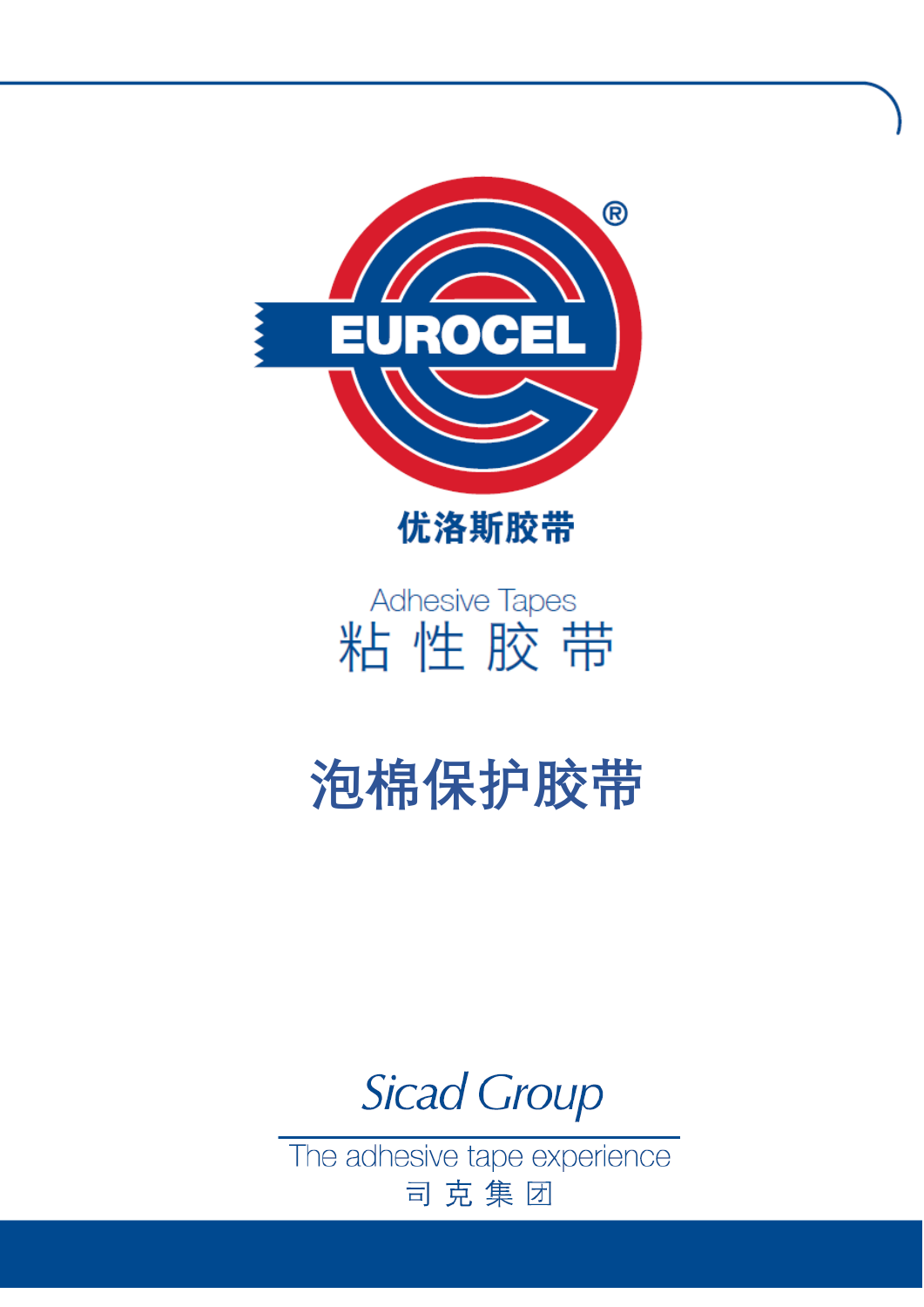



### **[Industry](https://www.eurocel.it/en/products/industry/) /** SF 7200 TIP TAPE

#### **Standard protection foam, high adhesion 高粘着力,保护泡棉胶带**

Protection foam developed for the automotive industry. Good adhesion on difficult surfaces. Acts as a double protection, during manufacturing (against dust), but also during transport (against shocks). 保护泡棉胶带,适合汽车行业用。据有高服帖性, 可在生产过,运输程中保护表面刮伤。

**Adhesive 胶水** : Acrylic water based 亚克力水性胶 **Backing 基材** : Laminated foam 泡棉 + PE 膜 **Applications 用途** : [Temporary protection](https://www.eurocel.it/en/products/industry/applications/temporary-protection/) 暂时保护用

#### **MAIN FEATURES**



**Conformability 4** Protection Removable





#### **TECHNICAL DATA**

**Adhesion 粘着力** 4.5 N/25mm **Elongation to break 伸长率** 70 % **Temperature resistance 耐温** 60 °C **Tensile strength 抗张力** 50 N/25mm **Total thickness 总厚度** 0.8 mm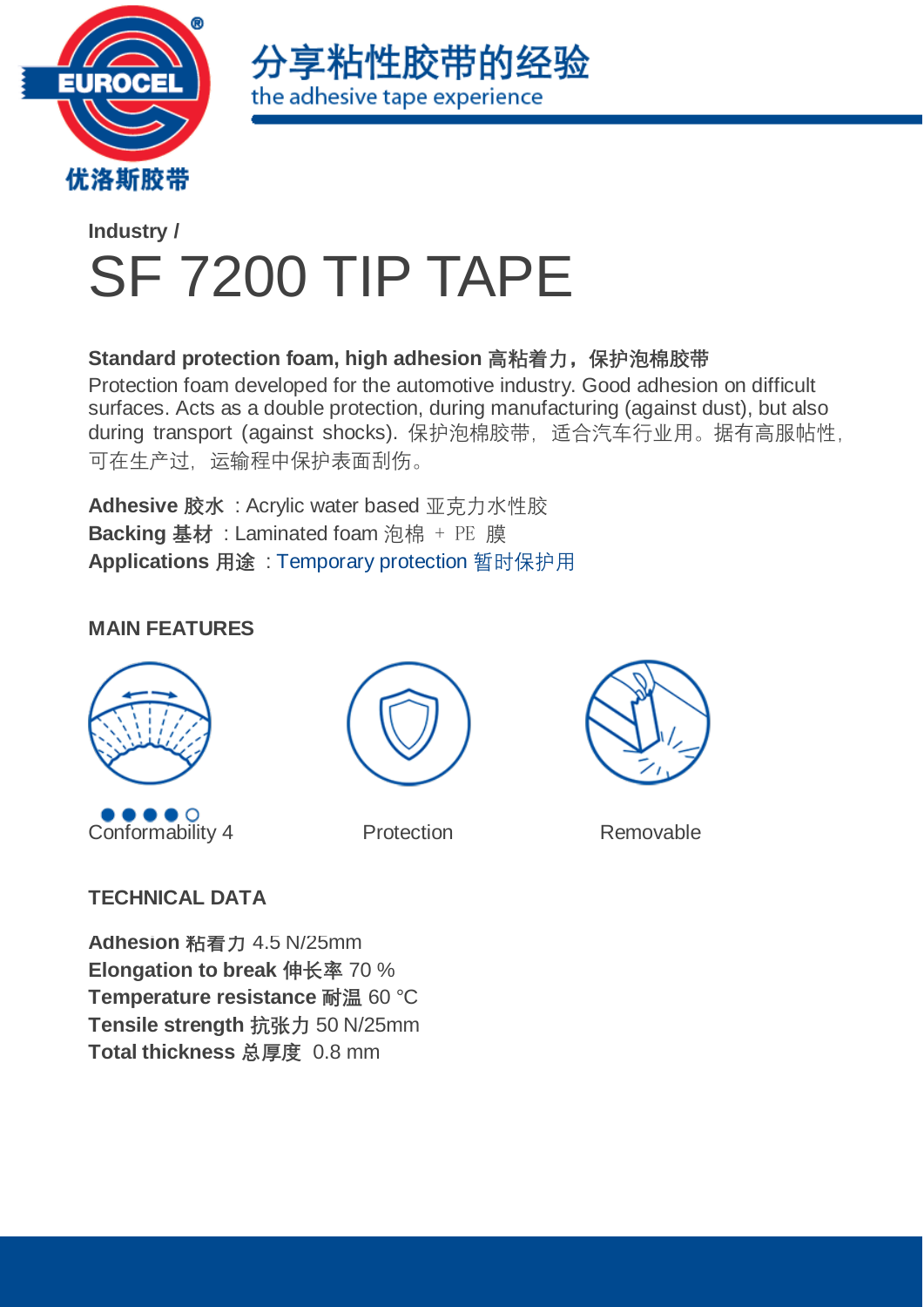



### **[Industry](https://www.eurocel.it/en/products/industry/) /** SF 7210 TIP TAPE

**Standard protection foam, medium adhesion 中粘着力,保护泡棉胶带** Ideal to protect glass, varnished wood, plastics, ceramics, etc. in the furniture industry, ship building and glass manufacturing. Acts as a double protection, during manufacturing (against dust), but also during transport (against shocks).适合保护玻 璃,木头,塑胶,陶瓷表面等。家装,造船,玻璃生产中,运输中都可应用到

**Adhesive 胶水** : Acrylic water based 亚克力水性胶 **Backing 基材** : Laminated foam 泡棉 + PE 膜 **Applications 用途** : [Temporary protection](https://www.eurocel.it/en/products/industry/applications/temporary-protection/) 暂时保护用

#### **MAIN FEATURES**



Conformability 4 Protection Removable





#### **TECHNICAL DATA**

**Adhesion 粘着力** 3 N/25mm **Elongation to break 伸长率** 70 % **Temperature resistance 耐温** 60 °C **Tensile strength 抗张力** 50 N/25mm **Total thickness 总厚度** 0.8 mm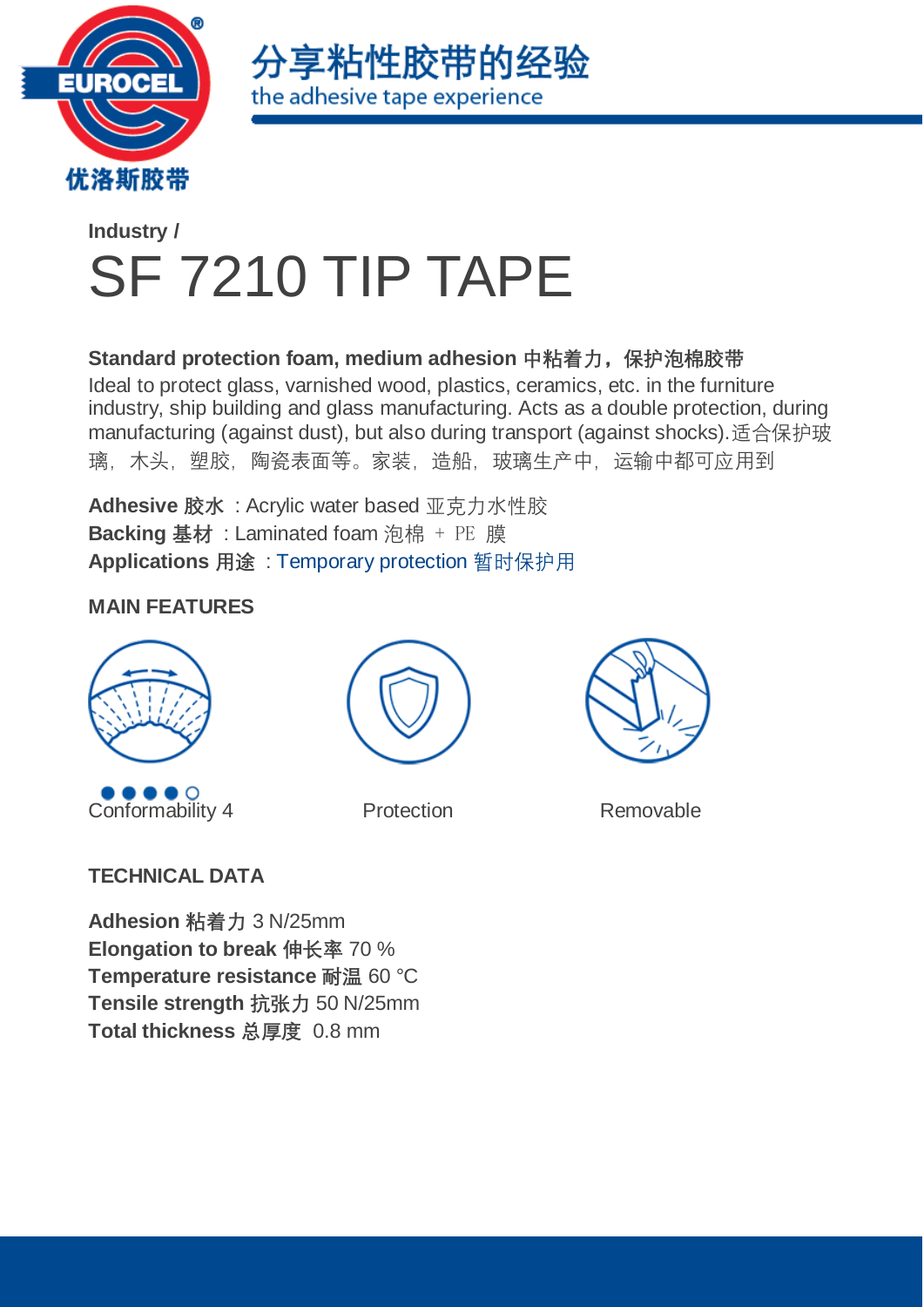



### **[Industry](https://www.eurocel.it/en/products/industry/) /** SF 7211 TIP TAPE

**Standard protection foam, low adhesion 低粘着力,保护泡棉胶带**

Protection for delicate surfaces: metal, bicomponent paints, precious wood. Acts as a double protection, during manufacturing (against dust), but also during transport (against shocks)。可保不同的表面。例如铁面,漆,木,等。适合在生产,运输过程 中用。

**Adhesive 胶水** : Acrylic water based 亚克力水性胶 **Backing 基材** : Laminated foam 泡棉 + PE 膜 **Applications 用途** : [Temporary protection](https://www.eurocel.it/en/products/industry/applications/temporary-protection/) 暂时保护用

#### **MAIN FEATURES**



Conformability 4 Protection Removable





#### **TECHNICAL DATA**

**Adhesion 粘着力** 1 N/25mm **Elongation to break 伸长率** 70 % **Temperature resistance 耐温** 60 °C **Tensile strength 抗张力** 50 N/25mm **Total thickness 总厚度** 0.8 mm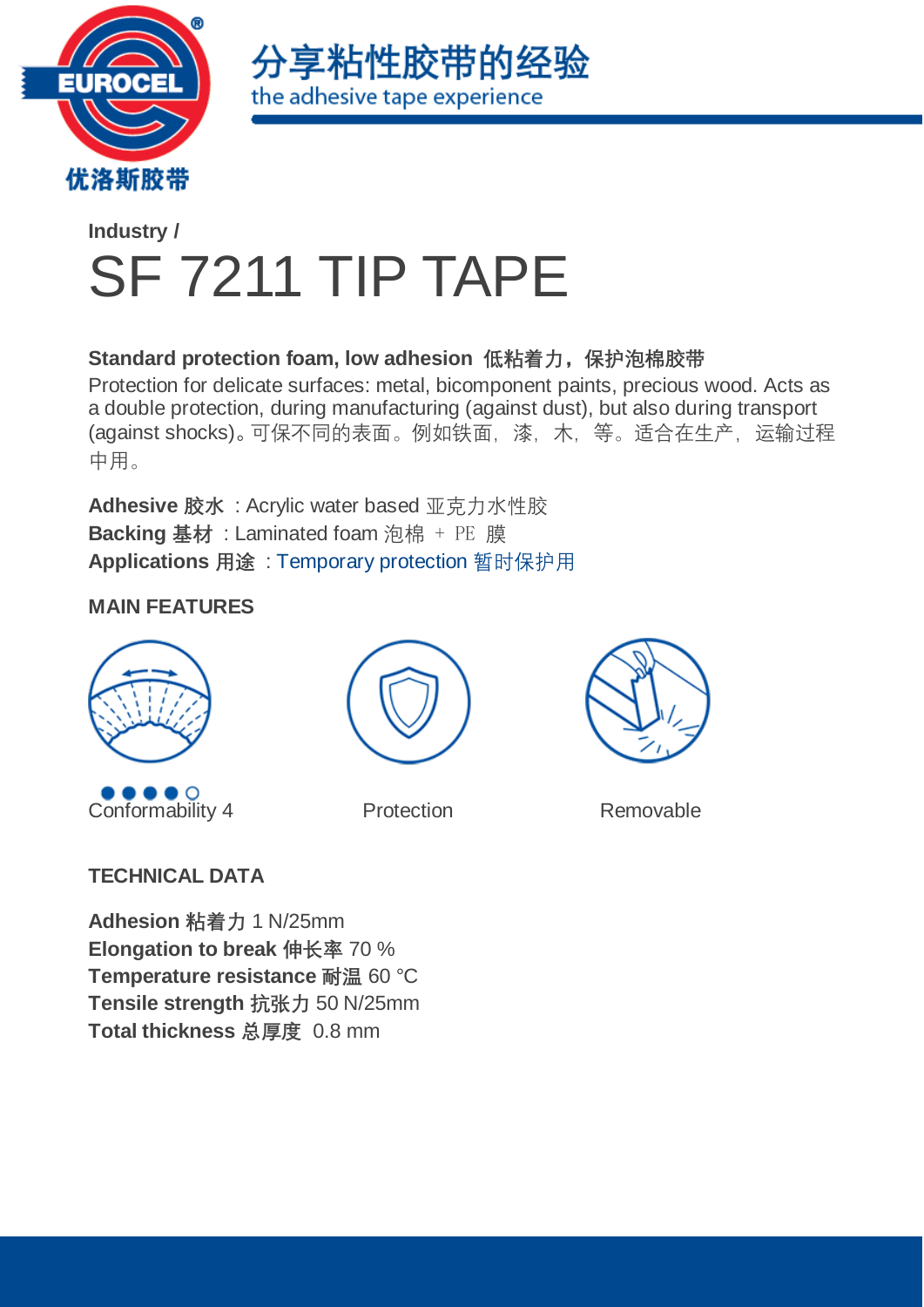



### **[Industry](https://www.eurocel.it/en/products/industry/) /** SF 7220 TIP TAPE

**Thicker protection foam, medium adhesion 中粘着力,厚的保护泡棉胶带** High protection of glass, varnished wood, plastics, ceramics in the furniture industry, ship building and glass manufacturing areas. Acts as a double protection, during manufacturing (against dust), but also during transport (against shocks). 适 合保护玻璃,木头,塑胶,陶瓷表面等。家装,造船,玻璃生产中,运输中都可应用 到

**Adhesive 胶水** : Acrylic water based 亚克力水性胶 **Backing 基材** : Laminated foam 泡棉 + PE 膜 **Applications 用途** : [Temporary protection](https://www.eurocel.it/en/products/industry/applications/temporary-protection/) 暂时保护用

#### **MAIN FEATURES**



●●●●●●<br>Conformability 4 Protection Removable





#### **TECHNICAL DATA**

**Adhesion 粘着力** 3 N/25mm **Elongation to break 伸长率** 75 % **Temperature resistance 耐温** 60 °C **Tensile strength 抗张力** 55 N/25mm **Total thickness 总厚度** 1.6 mm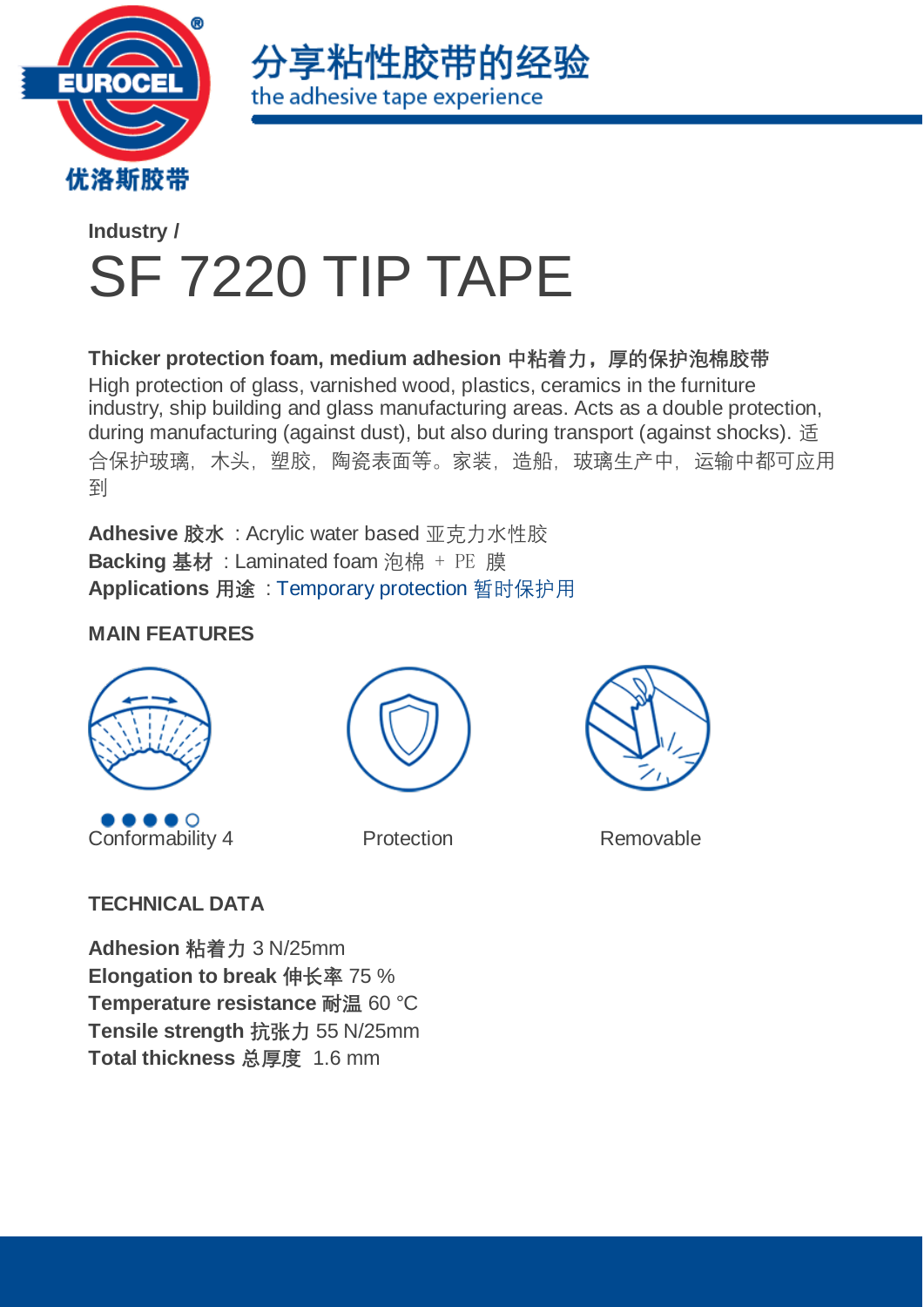



### **[Industry](https://www.eurocel.it/en/products/industry/) /** SF 7221 TIP TAPE

**Thicker protection foam, low adhesion 低粘着力,厚的保护泡棉胶带** Maximum protection for delicate surfaces: metal, bicomponent paints, precious wood. Acts as a double protection, during manufacturing (against dust), but also during transport (against shocks). 适合保护玻璃,木头,塑胶,陶瓷表面等。家装, 造船,玻璃生产中,运输中都可应用到

**Adhesive 胶水** : Acrylic water based 亚克力水性胶 **Backing 基材** : Laminated foam 泡棉 + PE 膜 **Applications 用途** : [Temporary protection](https://www.eurocel.it/en/products/industry/applications/temporary-protection/) 暂时保护用

#### **MAIN FEATURES**



Conformability 4 Protection Removable





**TECHNICAL DATA**

**Adhesion 粘着力** 1 N/25mm **Elongation to break 伸长率** 75 % **Temperature resistance 耐温** 60 °C **Tensile strength 抗张力** 55 N/25mm **Total thickness 总厚度** 1.6 mm